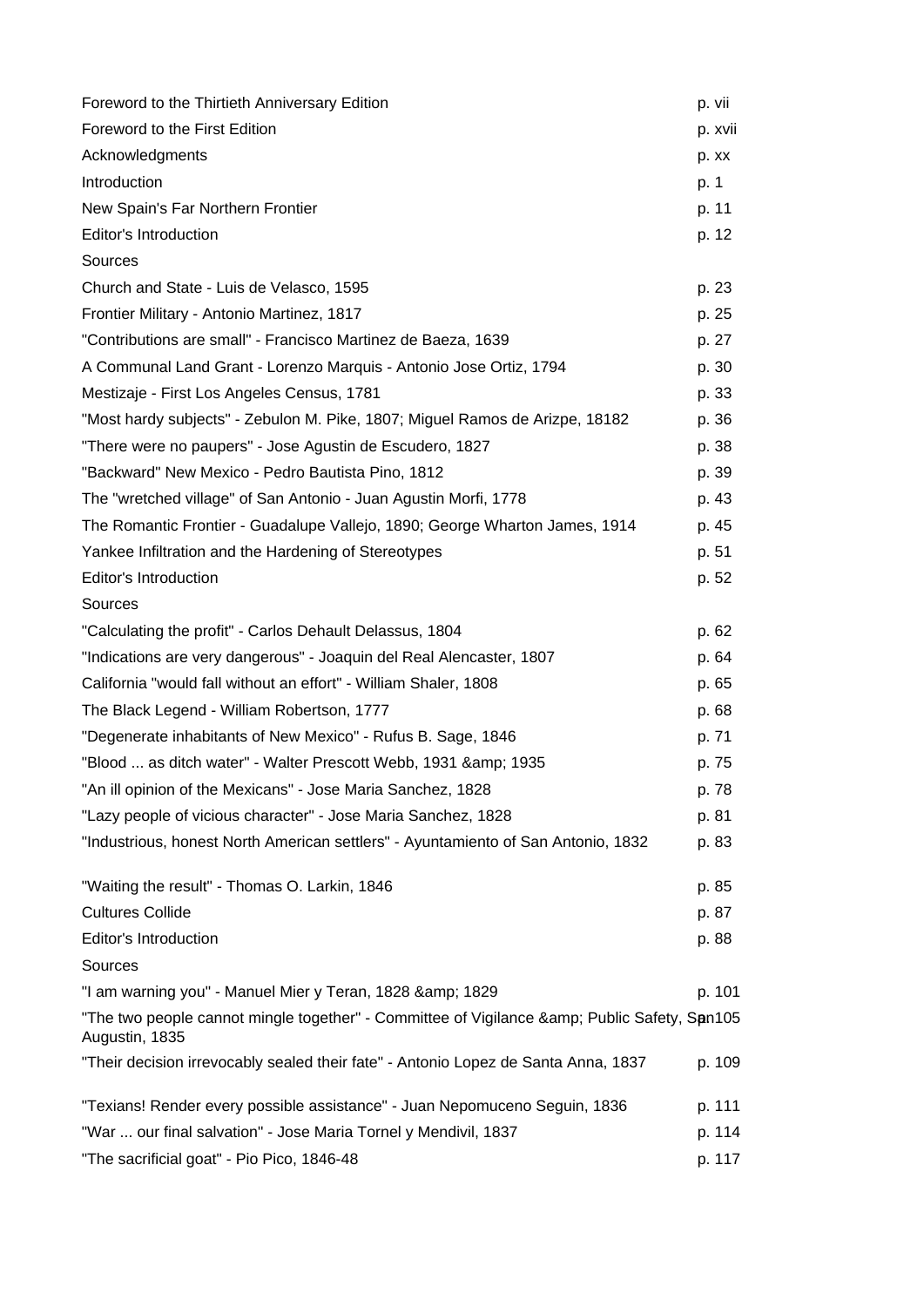| "We would have made some kind of resistance" - 105 New Mexicans, 1846                                                                          | p. 121 |
|------------------------------------------------------------------------------------------------------------------------------------------------|--------|
| "Keep yourselves quiet" - Donaciano Vigil, 1847                                                                                                | p. 125 |
| Reactions to Defeat - Juan Bautista Vigil y Alarid, 1846; Juan Bautista Alvarado, 1876;<br>Angustias de la Guerra Ord, 1878                    | p. 127 |
| "A duty before God" - William P. Rogers, 1846; Robert F. Stockton, 1847                                                                        | p. 132 |
| "The Government of a white race" - John C. Calhoun, 1848                                                                                       | p. 135 |
| All the Rights of Citizens                                                                                                                     | p. 139 |
| Editor's Introduction                                                                                                                          | p. 140 |
| Sources                                                                                                                                        |        |
| "Their property, their persons, their religion" - Stephen Watts Kearny, 1846                                                                   | p. 161 |
| "All the rights of citizens" - Treaty of Guadalupe Hidalgo, 1848                                                                               | p. 162 |
| "For me the placers were finished" - Antonio F. Coronel, 1849                                                                                  | p. 169 |
| "Hung as suspects" - El Clamor Publico, 1857                                                                                                   | p. 174 |
| "A foreigner in my native land" - Juan Nepomuceno Seguin, 1858                                                                                 | p. 177 |
| "No justice for the Mexicans in Texas" - Comision Pesquisadora, 1873                                                                           | p. 182 |
| "A set policy of terrorizing the Mexicans" - A Texas Ranger, 1875                                                                              | p. 187 |
| "Parceled out to Mexicans" - Tucson Citizen, 1904                                                                                              | p. 191 |
| "Compelled to sell, little by little" - Antonio Maria Pico, et al., 1859                                                                       | p. 195 |
| "A denial of justice" - Public Land Commission, 1880                                                                                           | p. 200 |
| Accommodation, Assimilation, and Resistance                                                                                                    | p. 203 |
| Editor's Introduction                                                                                                                          | p. 204 |
| Sources                                                                                                                                        |        |
| "Revenge took possession of me" - Tiburcio Vasquez, 1874; Joaquin Murrieta, 1854                                                               | p. 226 |
| "To defend ourselves" - Juan Nepomuceno Cortina, 1859                                                                                          | p. 231 |
| Las Gorras Blancas - Nuestra Plataforma, 1890; Felix Martinez, 1890                                                                            | p. 234 |
| "In sympathy" - N. A. Jennings, c. 1875                                                                                                        | p. 238 |
| "Volunteers, both Mexicans and Americans" - Juan I. Tellez, 1926                                                                               | p. 241 |
| "Now or never" - La Voz del Pueblo, 1906; Constitution of New Mexico, 1912                                                                     | p. 245 |
| "Por la raza y para la raza" - Congreso Mexicanista, 1911                                                                                      | p. 248 |
| A Sample from the Press - El Labrador, 1904                                                                                                    | p. 251 |
| Workers from Mexico: Three Views - Mexican: Diario del Hogar, 1910; Anglo American:<br>Samuel Bryan, 1912; Mexican American: El Labrador, 1904 | p. 255 |
| Afterword                                                                                                                                      | p. 261 |
| Afterword to the Thirtieth Anniversary Edition                                                                                                 | p. 265 |
| <b>Notes</b>                                                                                                                                   | p. 271 |
| Index                                                                                                                                          | p. 287 |
| Illustrations                                                                                                                                  |        |
| Racial mixture in New Spain                                                                                                                    |        |
| Forced labor in New Spain                                                                                                                      |        |
| <b>Stereotyped sinister Mexicans</b>                                                                                                           |        |
| Adobe building                                                                                                                                 |        |
| Pio Pico                                                                                                                                       |        |